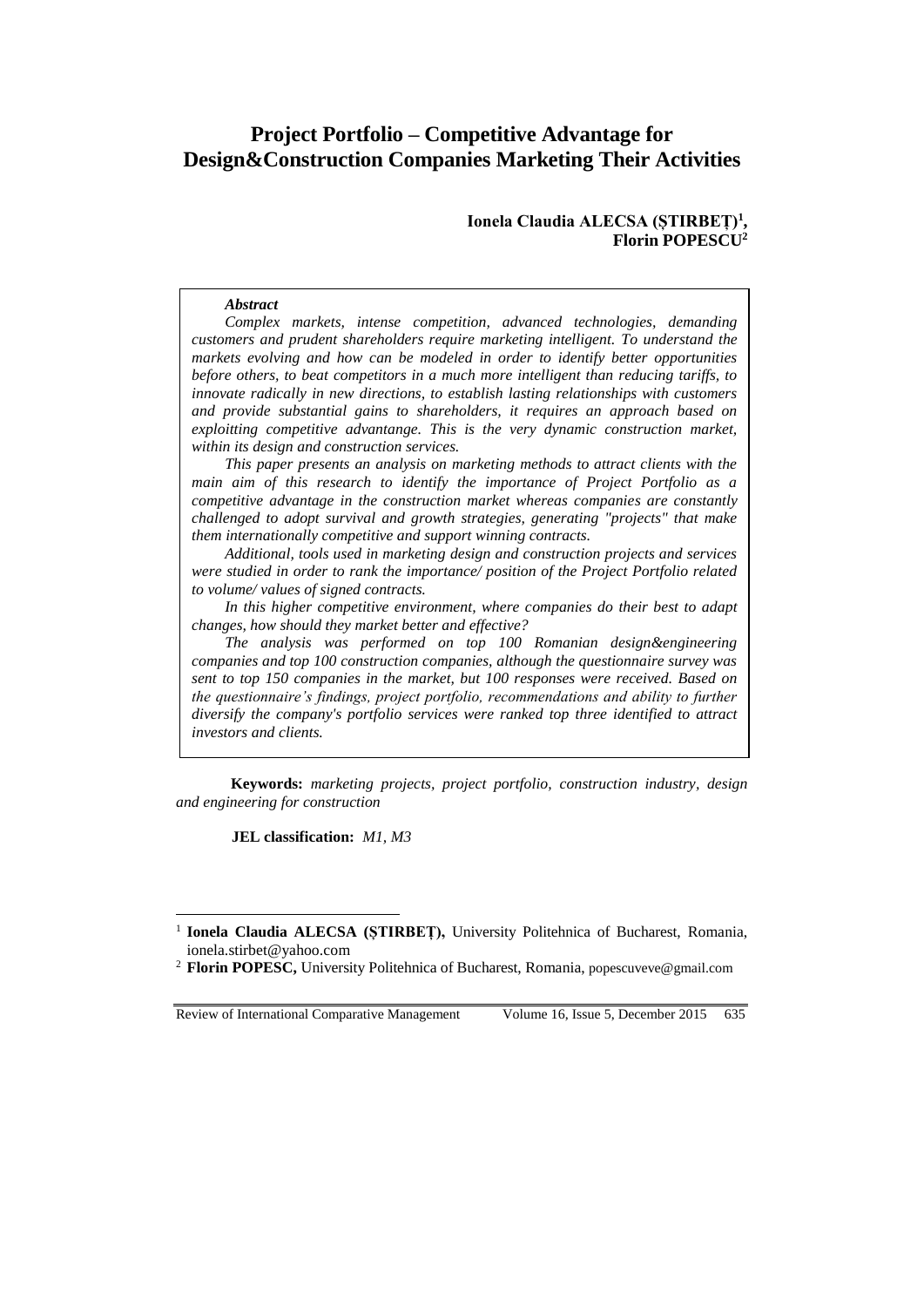#### **Introduction**

Design and construction market is dynamic and challenging and companies that demonstrate adaptability, innovation and creativity in architectural and engineering masterpieces realized manage to attract the most performant contracts. Any construction investment involves also design and engineering activities. Construction activity can be broadly divided into two areas, public sector projects and private sector projects. Public sector projects are commissioned by the public authorities like Government, and the private sector projects are developed by private entities.

Design/engineering for construction activity and the return result in the market value remains connection to the entire market of construction, which represents 8% of the GDP of Romania (2014), also the design and engineering market for construction was estimated to more than 950 mil euro in 2014. Trend and predictions for design and construction companies have a reality face in building sites in the medium – long term. Romanian design and engineering service is appreciated worldwide, as a fact the exports of services for this domain was | 651 mil euro in 2013, representing 6.3% in all services exported from Romania. During 2014 the value of construction projects increased on 10% comparing to year 2013 and on 30% during last five years (IBC FOCUS). However, the figures indicate a high risk for a business in this sector, where are over 7000 architects, 4500 companies identified by CAEN 7112 and 7111 for architecture and design services and almost 9000 companies in construction identified by CAEN 4120. (National Architecture Order, 2014) This point, companies have to do their best to attract clients and investors. A better marketing for projects and services/company, more contracts and increased revenues for the shareholders.

Romanian design and construction companies recognize Project Portfolio as driving force of their marketing activity to attract new clients (seen as integrated marketing projects and services).

Urban marketing offers companies the opportunity to position and better promote their projects, services and image. Is the entrepreneurs goal to promote their city to investors and clients. Companies have found a simple solution to be competitive – they improve their marketing methods. When referring to the issue of marketing in construction and architecture very often the notions of marketing projects is brought into discussion. The marketing projects concept is limited discussed in the literature and the importance of Project Portfolio Management for design and construction market is also ambiguously defined. Related to this, the effective tool to use in promoting a company and service in construction market is about project marketing.

So the purpose of this paper is to identify the mainly tools to focus for design and construction companies as a competitive advantage, from top 100 companies in Romanian market point of view, to attract clients and investors.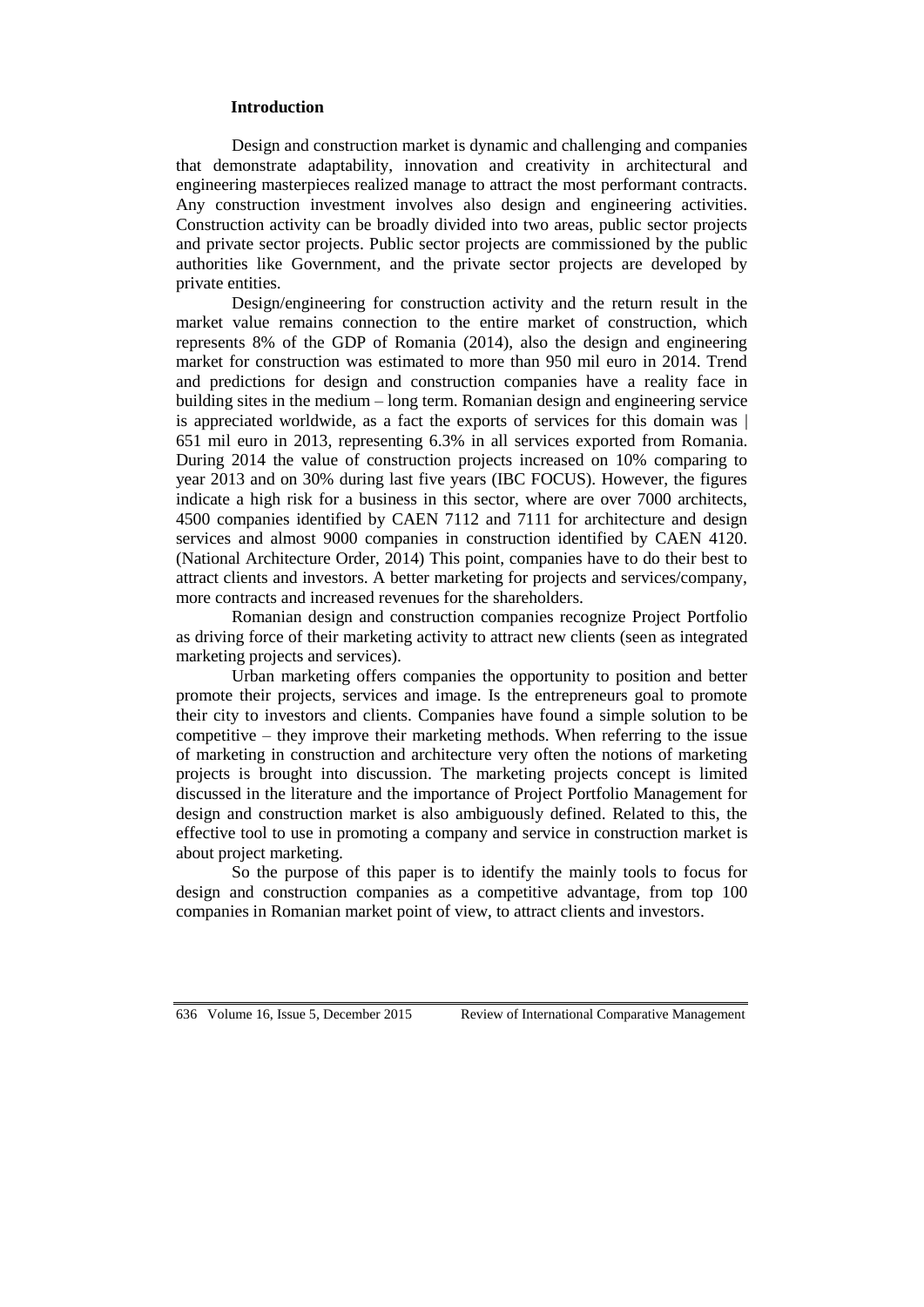# **2. The meaning and importance of marketing projects, marketing services and the competitive advantage of project portfolio for design and construction companies in Romania**

# *2.1 Significance of Romanian construction industry*

In 2012 in Romania were enrolled approximately 7,000 architects, of which only 4.909 entitled to sign documentation, according to the National Order of Architects (NOA), the largest share being in Bucharest (over 30% of total construction works nationally). Companies can be easily identified based on CAEN code - 7111 and 7112, Architectural activities and engineering activities and related technical consultancy. From a total of 951,803 active companies in Romania in 2014, only 4,500 are new in design in construction companies, while the construction market operates more than 9,000 companies. Top 50 largest specialized offices generated in 2012 over 50% of the total design local market. According to a Romanian business publication, Ziarul Financiar, from data released in 2014, companies activity is the best indicator of the construction segment in Romania, which is one of the main segment generating added value to GDP. Thus, according to the Romanian Order of Architects (ROA) profit registered by design offices on the local market fell from 29% of turnover in 2007, the industry's peak year, to 5.1% in 2012. [\(http://www.zf.ro/companii/arhitectura-o-miza-de-200\)](http://www.zf.ro/companii/arhitectura-o-miza-de-200)

In the competitive sector of design  $\&$  engineering within construction industry and facing the lower budgets from the total value of the project directed to their services (up to 5% lower) the companies have to sustain competitive advantage in order to attract investors and clients.

According to statistics on companies operating in Romanian construction market, in 2010 - 2013 (CAEN code 4120) more than 50% of new companies set up were in construction area. Details according to Table 3. New construction companies in total companies registered.

| Year                                     | 2010 | 2011   | 2012   | 2013   |
|------------------------------------------|------|--------|--------|--------|
| $\frac{0}{0}$                            | 52%  | 51.50% | 53.40% | 55,30% |
| <b>Total registered companies</b>        | 3893 | 6447   | 6218   | 3125   |
| <b>Construction companies registered</b> | 2025 | 3323   | 3320   | 778    |

|  | Table 1 New construction companies in total companies registered |  |  |
|--|------------------------------------------------------------------|--|--|
|  |                                                                  |  |  |

*Source:* [http://www.marketing-constructii.ro/in-romania-apare-o-firma-de-constructii-in-](http://www.marketing-constructii.ro/in-romania-apare-o-firma-de-constructii-in-fiecare)

[fiecare](http://www.marketing-constructii.ro/in-romania-apare-o-firma-de-constructii-in-fiecare)

Based on assessments in 2014, top 100 construction companies in Romania recorded 30% of total turnover of all construction companies combined.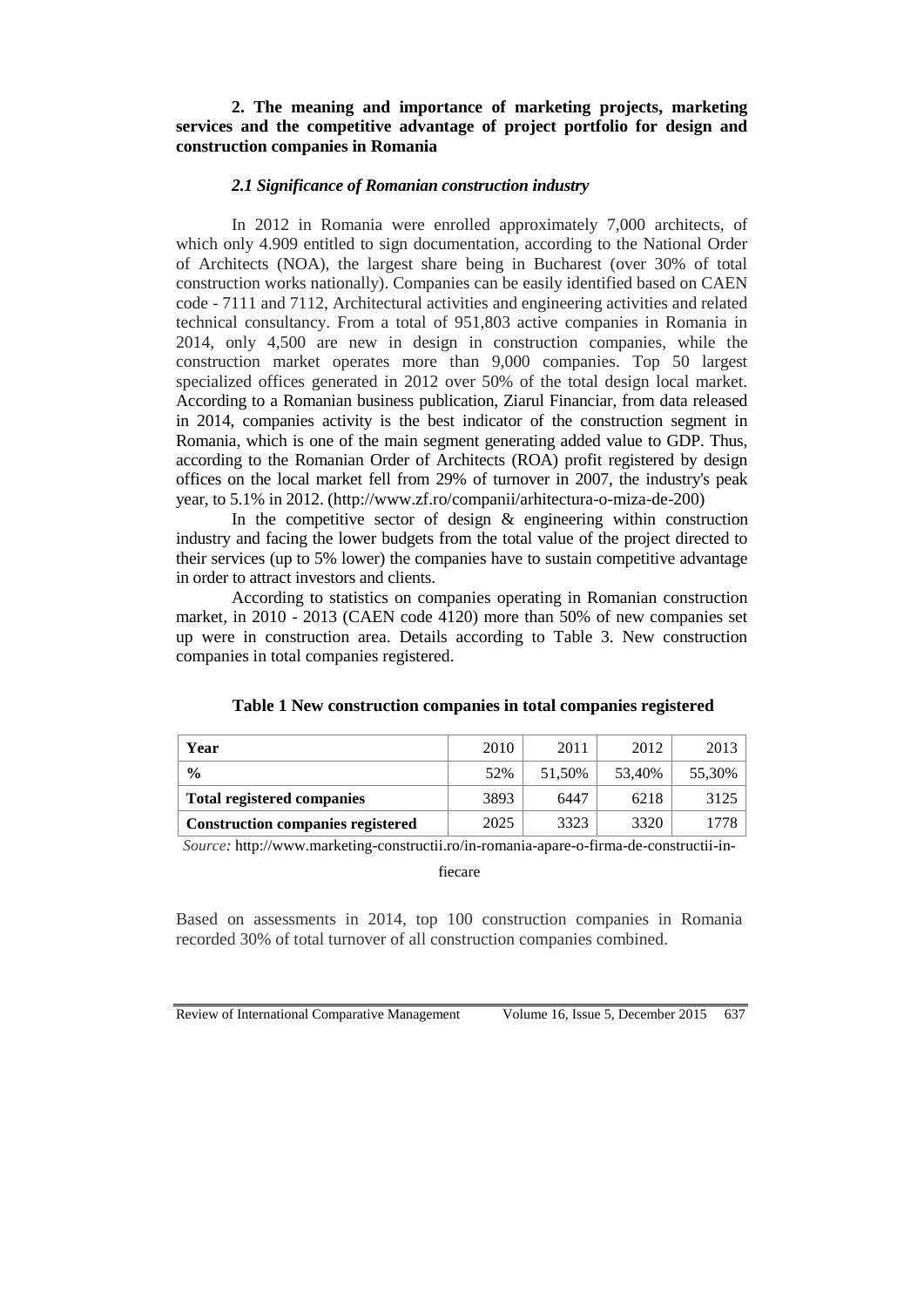# *2.2 Marketing design and construction projects, urban marketing and project portfolio*

A common trend in industrial construction, especially for macro projects is to contract the services of a company in design&construction. By integrating design and construction management services in a single organization, conflicts between designers and builders could be avoided. In particular, drawings and building plans will be adapted for the common objective – the construction. In these circumstances, the beneficiary must ensure that it will maintain the desired specifications and make no changes. This relation designer - constructor is legally regulated in Romania, so a beneficiary has to contract two different companies – design and construction – which must ensure that quality is not sacrificed by the desire to reduce the time and cost of completing the project. The advantage of integration is used in construction phases, each built in stages. For the beneficiary is determinant to contract the best designer and the best builder to ensure the success of the project. So how to decide which company to sign the contract? The top 3 companies in the market, the company who worked for the latest project, the company recommended by your partner? How to decide which is the proper? But for those companies that have to decide how to promote their services and projects? The construction market has demands and clients and contractors are the major performers in the industry because they arrange the necessary resources to construct objective in order to meet client's needs and also are important in promoting the development of construction industry.

The process of selling and promoting construction projects starts from the urban marketing – the location of the project is very important. Methods and techniques in marketing urban sustains the efforts to promote projects. According to Patriche (2002), "marketing urban is a source to guarantee success in managing cities activities". Every project and every architectural design represent for an architect and company a business card, a recommendation. A business representation in the urban map of every city worth more than any marketing commercial or promoting campaign.

The dynamic nature of the construction industry requires companies to have effective and flexible marketing strategies and methods. The project can be seen as a product and is in competition with similar projects on a market where contractors are defined as tenders, beneficiaries, contractors and financiers. From this point of view, the project manager must understand the client as for all direct and indirect entities with which he interacts. For architectural projects the beneficiaries may be different, both public sector (like infrastructure projects) and private sector (office or residential projects). Projects contracting can be directly (in the case of private funding) or by direct competition / tender (if public entities). Promoting projects is important for contractors and contractants for design and construction services acquisition, as they may get the right prices for services and companies involved receive promotion. Promoting the design and construction companies is equivalent to promoting projects and marketing design and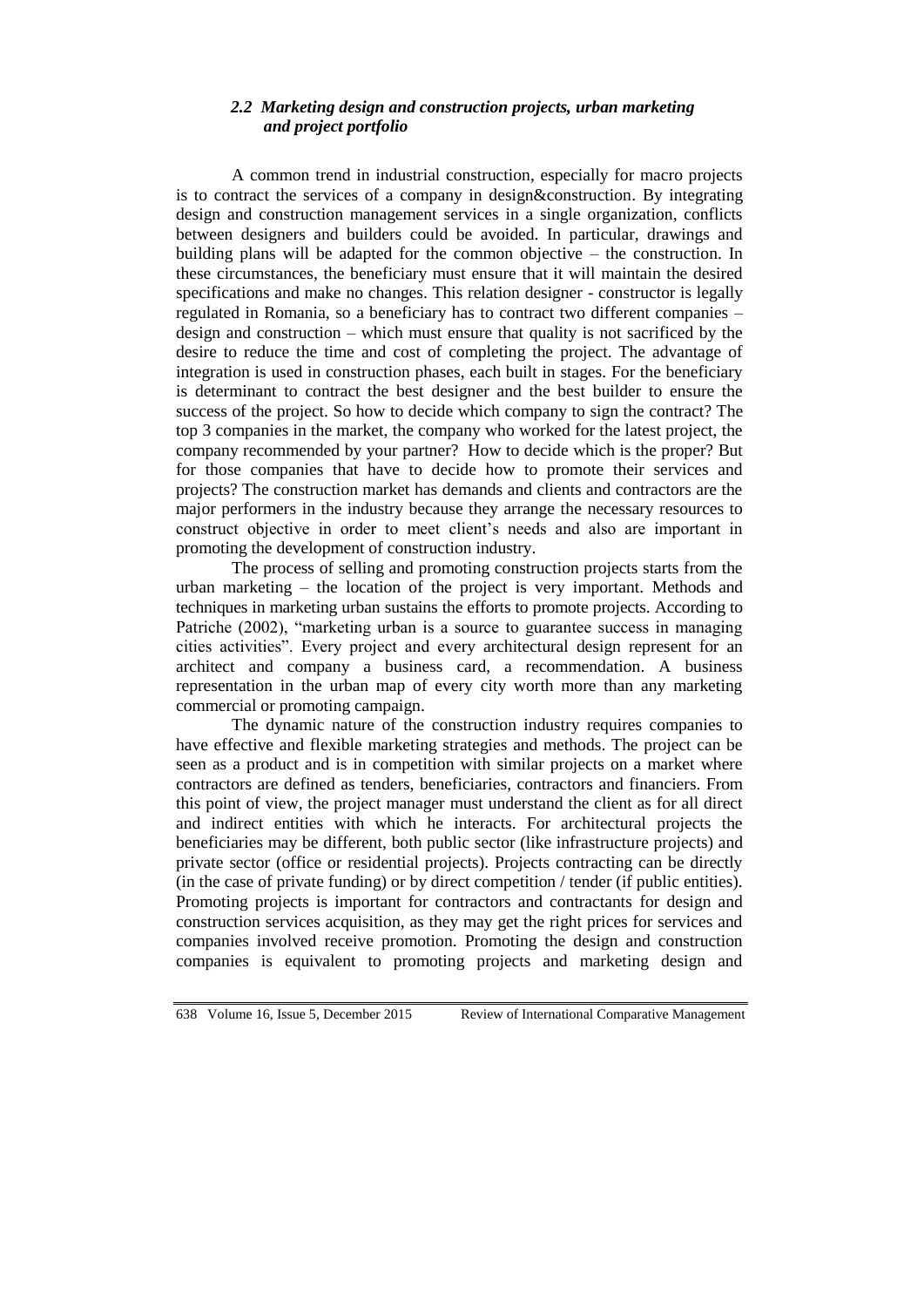construction firms are actually marketing architecture and construction projects. As a conclusion, marketing is a strategic tool for this companies, fundamental for future project development.

Urban territories can be considered economic goods because they meet the general conditions of goods: the services they provide (administration, ambience) induce economic agents a need for a urban location (site), are a capable mean of satisfying the needs of services and it is a relatively rare good (limited number of places available based on economic needs).

The city is the venue of the project with its specifications as economic good:

- The need for the city is a long-range need that can be met through a collective good use.
- The city is good that cannot be divided.
- Its usefulness cannot be measured.

The meeting between supply and demand in urban areas leads to a localization of economic activities and urban, so urban market is the market for design and construction projects. Multiform urban market is a market characterized by: is related to a heterogeneous or differentiated product offer (location has its own specifications and integrates seamlessly into the environment); the myriad areas of activity and a large number of bidders determine the character of concurrency; the market has a certain atomicity (urban offers multiply); market is a pretty perfect place providing for each bidder access to the projects; the market has a certain opacity (marketing projects and territorial marketing contribute to the establishment of policies and urban strategies); market mobility implantation.

The Chartered Institute of Marketing adopted the following definition of marketing, which can be applied to both business to business and business to consumers "marketing is the management process responsible for identifying, anticipating and satisfying customer requirements profitably" (Pearce, 1992). This definition can be applied to business to business in construction and design services, directly related to construction and design companies needs to promote their services. Both services and project involves promotion to attract clients and investors. So the companies must understand the Project Portfolio Management and Service Portfolio Management as their valuable assets in marketing intelligent. Project Portfolio Management involves "identifying, prioritizing, authorizing, managing, and controlling projects, programs, and other related work, to achieve specific strategic business objectives", while Service Portfolio Management "governs the investments in services based on the business value that the services provide Both Project and Service Portfolio Management are similar as they seek to maximize return on investment (ROI) through prioritization and governing the investment".(Lo, Robinson, 2010) The difference is between projects versus services that are managed.

What is the effective to manage and better promote – services or projects? This is the question for the marketing team in construction industry. Some authors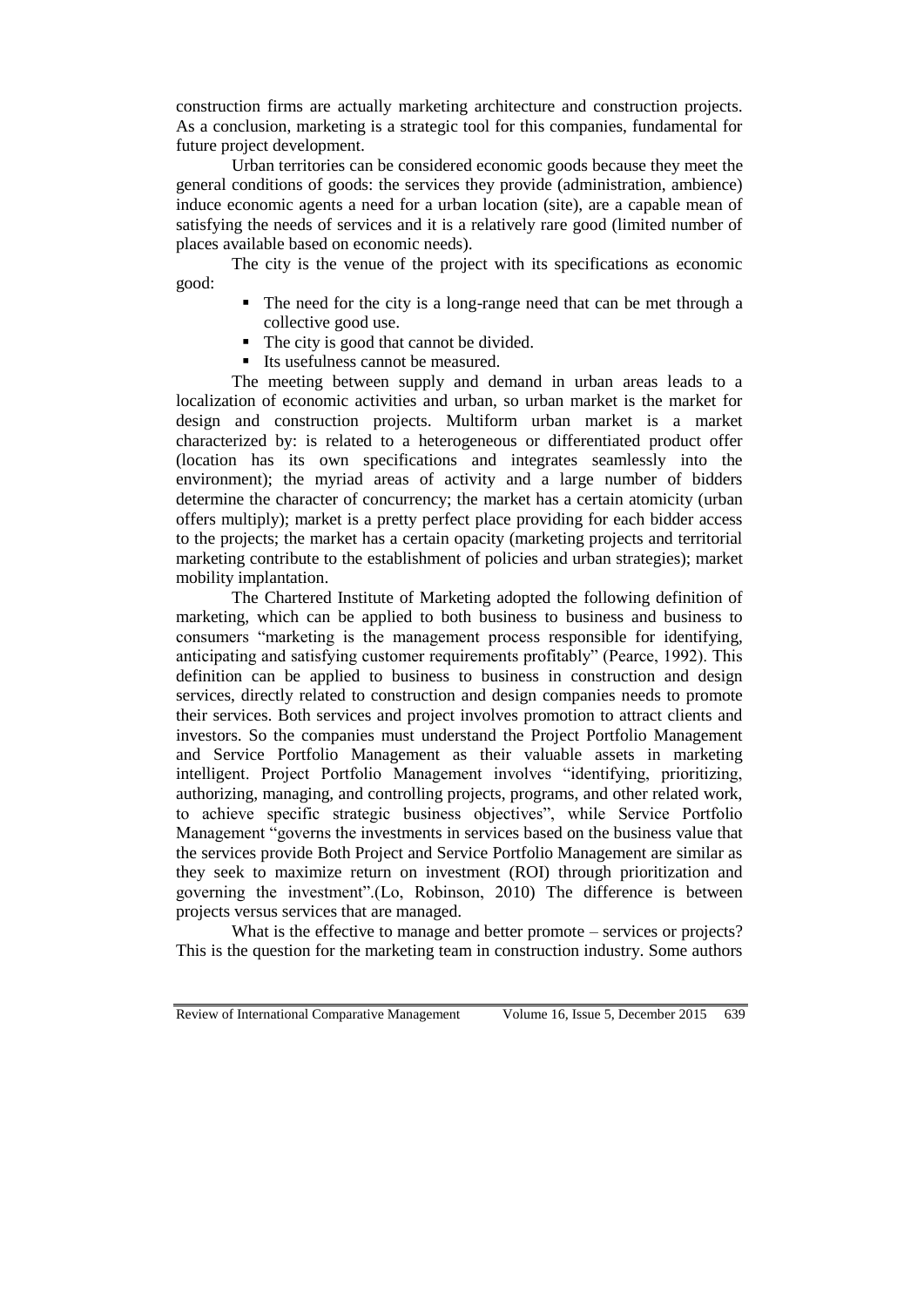in construction management literature appreciate a better offer as the winning advantage. Park argues that while the awarding of contracts for building construction work on the basis of competitive bids offers advantages to both owners and contractors, many of the industry's problems can be attributed directly to the practice of making price the sole criterion. Another authors, Owusu, Skaates, Tikkanen&Lindblom, appreciate relationships with customers and other partners are a promise for future business in the strategic management of project business. (Owusu, 2003; Skaates, Tikkanen&Lindblom, 2002). This relationships with customers provide future opportunities to be recommended when inviting suppliers to tender projects. Marketing and relationship is the key success to set a better place in a competitive market. Combining the approach of relationship management in project marketing and the management of project portfolios contributes a novel viewpoint to project marketing. Into a market facing difficulties to attract investors, companies have to prove their best to highlight their competitive advantages. According to Porter, "competitive advantage grows out of value a firm is able to create for its buyers that exceeds the firm's cost of creating it. Value is what buyers are willing to pay and superior value stems from offering lower prices than competitors for equivalent benefits or providing unique benefits that more than offset a higher price. There are two basic types of competitive advantage: cost leadership and differentiation". (Porter, 1985) Marketing construction and design services is identified as marketing both projects and services, relationships and competences, events and fairs presence, marketing online, team empowerment and architect's brand. But for the marketing team remains the question – the most effective activity to attract clients and investors?

#### *2.3 Literature review*

An essential lesson of project marketing in construction is that competencies are the roots of competitive advantage and marketing should be focused on portfolio of competencies (capabilities). Service portfolios should be based on core competencies, with core services being the physical embodiment of one or more core competencies. Thus, core competence allows both focus (on a few competencies) and diversification (to whichever markets firm's capabilities can add value). Marketing practitioners recommend that focus be directed towards promoting maturity team model, branding, creating an vector of image among the project team and relationships with clients. Architectural and construction projects need a place to settled up, and that place is very important for the investors and clients. Related to the place, is the urban marketing defined as an approach to develop urban space conditions with the goal to conquer urban communities, based on potential needs analysis and substantial tender proposals. Petrache (2004) considered "urban marketing is not just the promotion of the image of the city, it is related to all sides of the city as a system:

 The city as a character - strategies should enhance attractiveness by creating aesthetic, style.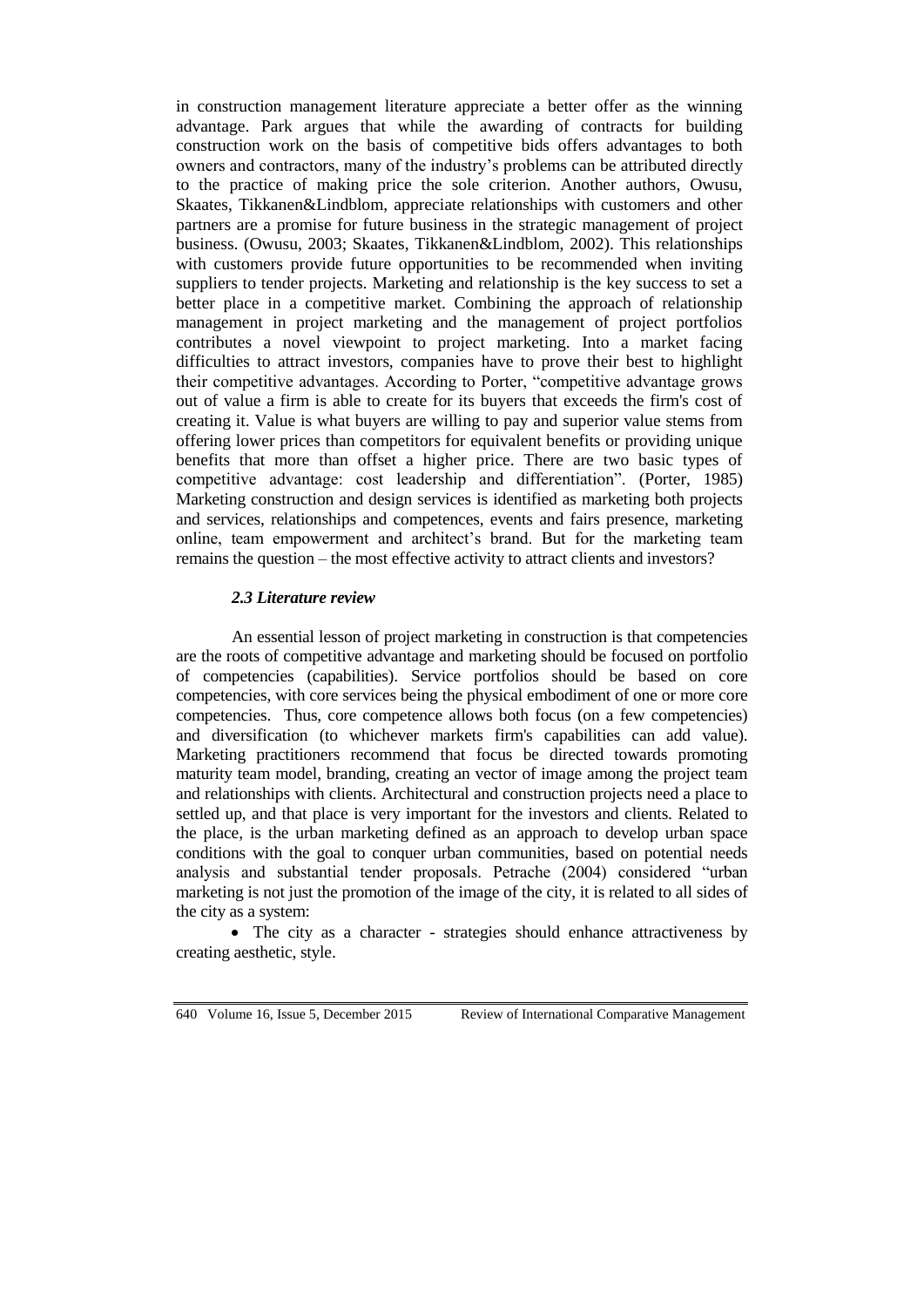City as environment - building basic infrastructure compatible with the environment.

 City service provider – core services development at parameters of quality and comfort required by urban suppliers.

 The city as a place of entertainment and recreation - equipped with attractive cultural facilities for residents and population attracted (tourists, students)".

 Baudin analyzed origin, quality character, modernism and urban marketing contradictions considering as a starting point decentralization phenomenon and as a result the city character, urban communication acceleration and enabling a competitive arrangements. (Petrache, 2004) Facing the international industry of construction and the economic trends, there is another important concept – territorial marketing which its objective is development of certain regions and integrates activities that should develop resources and specific values of an area and promote them outside. The main results are attracting investments, developing an attractive image and increase internal cohesion and economic functionality. Design and implementation of territorial marketing strategy implies the a large number of public and private actors, united in a networked system that gradually curdle. Framework represented as the project market may vary from region to region, considering local variables (level of development, types and characteristics of actors, involving local communities, political and cultural contexts). Territorial marketing strategy is based on local policy and governance capacity for innovation through cooperation in a strategic alliance with all key stakeholders. The marketing concept applies perfectly to the construction and design projects (identified by marketing mix - 4Ps: Project, Place, Price, Promotion) for which we can distinguish two situations:

- Marketing the project
- Marketing project's results (project objective).

The project is subject to competition on the projects market and should support the specification and positioning features. Construction market is wide general, but according to specialty projects may be shrinking.

Marketing strategy has various methods that apply in construction industry as well. In construction industry is hard to identify brands name and is something that construction and design companies haven't looked at, due to the fact that brand is not as high as in consumer market. By associating with a brand, clients expect a standard in service and its importance is to generate awareness. Pettinger (1998) looks at the importance of advertising within construction companies who have to target the consumer when the consumer is the direct purchasers, especially for housing extension, refurbishments and home improvements. Smyth (2000) suggested that advertising is under-used in construction especially given the symbolic importance of some key buildings and projects, and companies could benefit more from their image. Advertisements in industry publications is considered by construction companies because it is not that expensive. Construction industry must communicate values, expertise and successes of the companies within and be relevant. Exhibitions, trade shows and seminars provide companies the perfect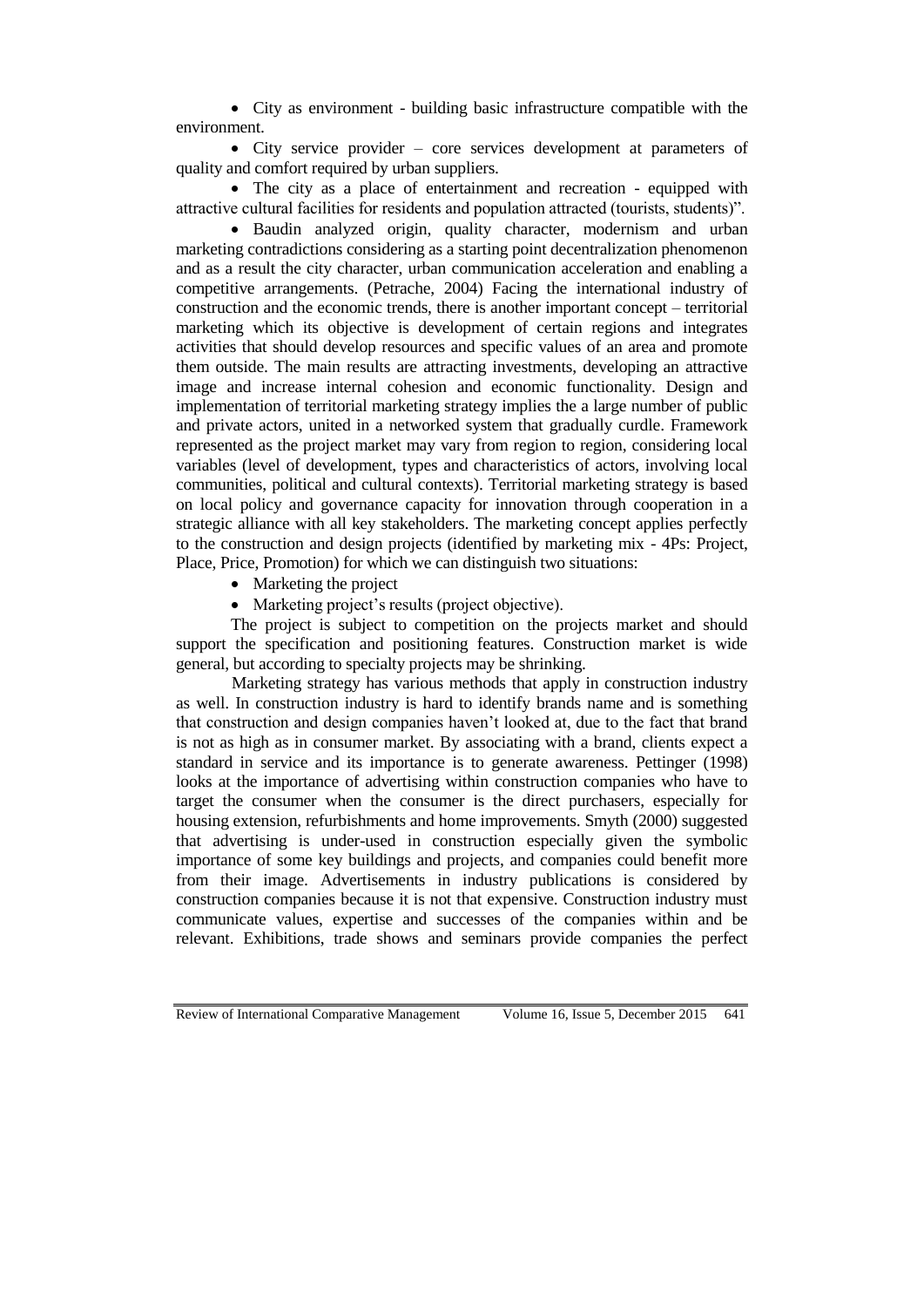opportunity to target potential clients and increase awareness, because they gather together buyers, sellers and competitors.

## *2.4 The importance of project portfolio and project portfolio management in construction*

Archer and Ghasemzadeh (2000) consider "project portfolio management as the process of selecting projects which do not violate constraints or exceed resources. Directly related to this subject is sustainable development as "meeting the needs of the present generations without compromising the ability of future generations to meet their own needs". (Brundtland Report, 1987). According to Cooper et al (2001) and Iamratanakul et al. (2009) the three goals of project portfolio management are maximising the value of a portfolio (MVP) using optimization techniques, achieving a balanced portfolio through visual tools, and aligning a portfolio with business strategy. Construction companies invest in a variety of projects, considered a portfolio of projects and Kangari and Riggs (1988) observe that when a construction company invests in many projects, a diversified portfolio of projects poses less risk than the average of individual projects considered alone. A project portfolio is a collection of projects managed by the same company with the same resources. The success of projects is related to their contribution to the organization's strategy.

#### **3. Effective methods to attract clients and investors**

### *3.1 Previous researches on marketing methods in construction industry in Romania*

In a market where design companies were aligned to economic trends in construction industry, such as increased energy prices and specialized design services for wind farms, solar parks and renewable energy projects, the ability to further diversify the company's portfolio is a must. Trends on the market determined many companies to oriented projects rehabilitation/ retro future existing buildings, draft change of destination and functional design projects conversion, interior design and landscaping, also for some of them the activity plunged in a sector parallel to the constructions. According to a survey of IBC Focus on the last 3 years (2012-2014), published in 2014 on Romanian market, based on registered turnover, top 100 designers achieved business figures almost ten times smaller than the most powerful 100 building entrepreneurs, but their role and efforts are more relevant with the allocation of contracts for designing declined in the last five years less than 2% of the total a project. So based on comparative year 2013-2014, 29 companies in the 2013 top 100 companies are not to be found in the 2014's. Marketing with the right tools makes a difference, stated in the table 2. The differences between marketing projects versus marketing services, when are highlighted the main differences.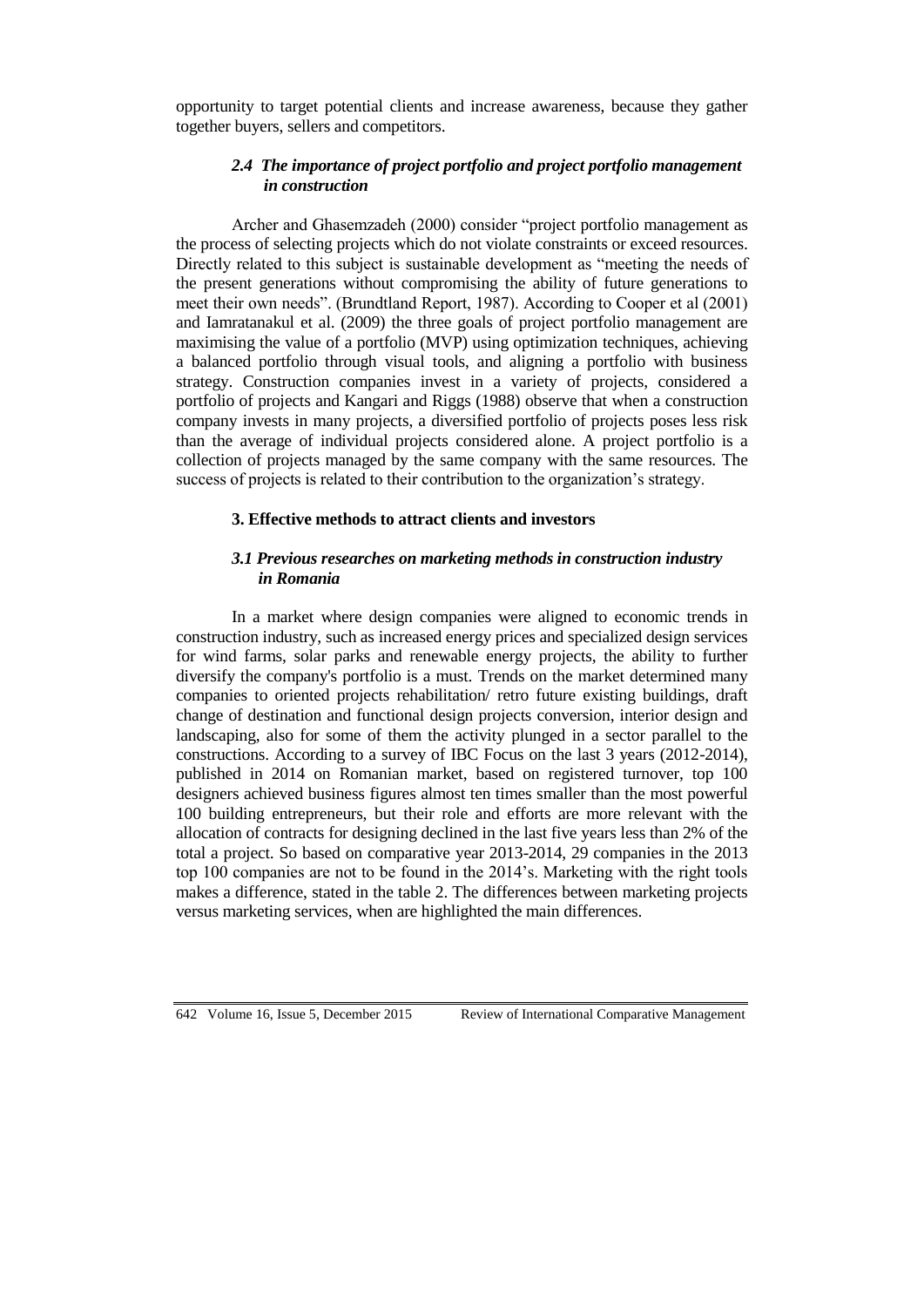| <b>Marketing projects</b>                                                                                                                                           | <b>Marketing services</b>                                                                                                                                                                                                                                                                                                                                                                                                                                                            |
|---------------------------------------------------------------------------------------------------------------------------------------------------------------------|--------------------------------------------------------------------------------------------------------------------------------------------------------------------------------------------------------------------------------------------------------------------------------------------------------------------------------------------------------------------------------------------------------------------------------------------------------------------------------------|
| Projects are connected through a good                                                                                                                               | Services are connected only to the company,                                                                                                                                                                                                                                                                                                                                                                                                                                          |
| communication between team members,                                                                                                                                 | good communication between company and                                                                                                                                                                                                                                                                                                                                                                                                                                               |
| team and funding organization, project                                                                                                                              | public                                                                                                                                                                                                                                                                                                                                                                                                                                                                               |
| (project manager) and public                                                                                                                                        |                                                                                                                                                                                                                                                                                                                                                                                                                                                                                      |
| A project is a temporary endeavor<br>undertaken to create a unique product,<br>service, or result (PMI, 2004).<br>Communication is internal in order to<br>deliver. | A product/services is anything that can be<br>offered to a market that might satisfy a want<br>or a need. A product has a life cycle. It's<br>conceived, developed, introduced and<br>managed in the market, and retired when the<br>need for a product/service diminishes.<br>During the life cycle of a product sometimes<br>multiple projects can occur.<br>Communication is external, focused on the<br>customers' need and on the resulting<br>product strategy. (Kotler, 2006) |
| Marketing techniques are used in all stages of                                                                                                                      | Marketing techniques are used when the                                                                                                                                                                                                                                                                                                                                                                                                                                               |
| the project development: designing,                                                                                                                                 | services are ready to deliver                                                                                                                                                                                                                                                                                                                                                                                                                                                        |
| proposing, negotiation, implementation,                                                                                                                             |                                                                                                                                                                                                                                                                                                                                                                                                                                                                                      |
| finalization and results                                                                                                                                            |                                                                                                                                                                                                                                                                                                                                                                                                                                                                                      |
| Marketing techniques increase the visibility                                                                                                                        | Marketing techniques focuses on services                                                                                                                                                                                                                                                                                                                                                                                                                                             |
| of the financing organization and its aims                                                                                                                          |                                                                                                                                                                                                                                                                                                                                                                                                                                                                                      |
| Flexibility, interaction and feedback                                                                                                                               | Limited flexibility                                                                                                                                                                                                                                                                                                                                                                                                                                                                  |
| the geographic area is restricted                                                                                                                                   | Geographic area, segmentation                                                                                                                                                                                                                                                                                                                                                                                                                                                        |
| Campaigns do not cost so much                                                                                                                                       | Large campaigns cost a lot of money                                                                                                                                                                                                                                                                                                                                                                                                                                                  |
| Targeted applicants and needs                                                                                                                                       | General needs and general target                                                                                                                                                                                                                                                                                                                                                                                                                                                     |
| The beneficiary of the project are familiar                                                                                                                         | The beneficiaries of the services have to be                                                                                                                                                                                                                                                                                                                                                                                                                                         |
| with the project, targeted channel to interact                                                                                                                      | informed over the service                                                                                                                                                                                                                                                                                                                                                                                                                                                            |
| directly with the public                                                                                                                                            |                                                                                                                                                                                                                                                                                                                                                                                                                                                                                      |
| In promoting projects the area of focus is                                                                                                                          | In promoting services the area of focus is                                                                                                                                                                                                                                                                                                                                                                                                                                           |
| when                                                                                                                                                                | why                                                                                                                                                                                                                                                                                                                                                                                                                                                                                  |
| Media &channel: billboards, projects                                                                                                                                | Media &channel: magazines, PR and ATL                                                                                                                                                                                                                                                                                                                                                                                                                                                |
| portfolio presentation and BTL campaigns                                                                                                                            | campaign are the preferred mobiles to                                                                                                                                                                                                                                                                                                                                                                                                                                                |
|                                                                                                                                                                     | promote companies and services                                                                                                                                                                                                                                                                                                                                                                                                                                                       |

#### **Table 2 The differences between marketing projects versus marketing services**

*Source:* adapted from Grigorescu (2007), p. 15

The digital era is a new medium for the marketing arena, so companies had to adapt their methods, with its basic presence the company website. The website may attract variety of stakeholders, potential clients, partners, subcontractors, investors, employees and interested groups and should provide interest and relevant information to all this public. In the digital era, the Social media has transformed the ways in which businesses of all types and sizes network and interact with their customers and clients. Although, interacting with construction companies in the same place are posted family pictures or shared personal statuses may identify not to be the perfect tool, but Facebook is considered a valuable marketing tool even for the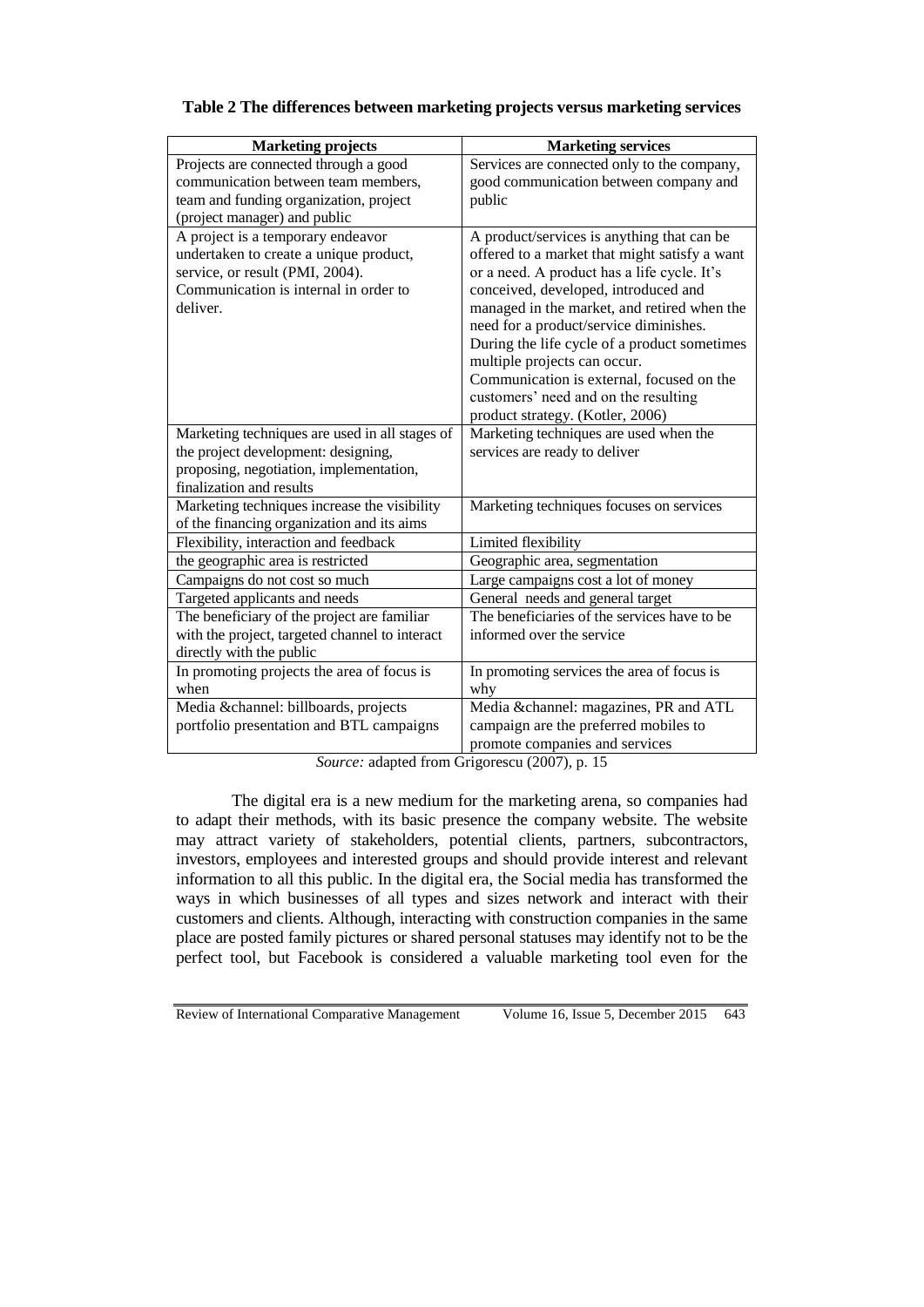construction industry. To take full advantage of the growing importance social media plays in our economy, companies need to understand how to use Facebook in particular, as an ideal social network for its versatility in content publication, large number of users, connections to other businesses. A study in social media on the top 20 construction companies in UK in 2015 in the key platforms investigated Twitter, LinkedIn, Facebook, Website Links, Analytics, Google+ and Blog revealed that 70% of construction companies are starting to engage with followers compared to 55% in 2014, 60% of the top construction companies have set up groups for others to join on LinkedIn compared to 45% in 2014, 50% of the top construction companies have an official Facebook page, 65% had a Facebook page in 2014, despite the drop, 80% of those still with a Facebook page are posting updates, 90% of the construction companies have placed links on their company websites which link to their social media profiles, this was just 55% in 2014, despite 85% of construction companies having a presence on Google+, none of these are using it to interact with their audience, moreover, only 30% are actually posting on this, 95% of construction companies are on YouTube and 70% are regularly posting video content. [\(http://www.pauleycreative.co.uk/2015\)](http://www.pauleycreative.co.uk/2015).

According to a survey on Romanian market in design sector, top 100 design companies, designated by IBC Focus in 2014, top methods companies managed to attract clients and investors are recommendations (88%), public tenders (76%) the secure way to gain contracts, online presence and promotion (24%), magazines and catalogues specialized (15%), data bases (14%), offline presence and promotion (8%) and other methods (8%).



**Figure 1 Methods used by design companies to find clients and investors** *Source*: adapted IBC FOCUS 2014, printed version of Annual Magazine Top 100 companies in Construction Design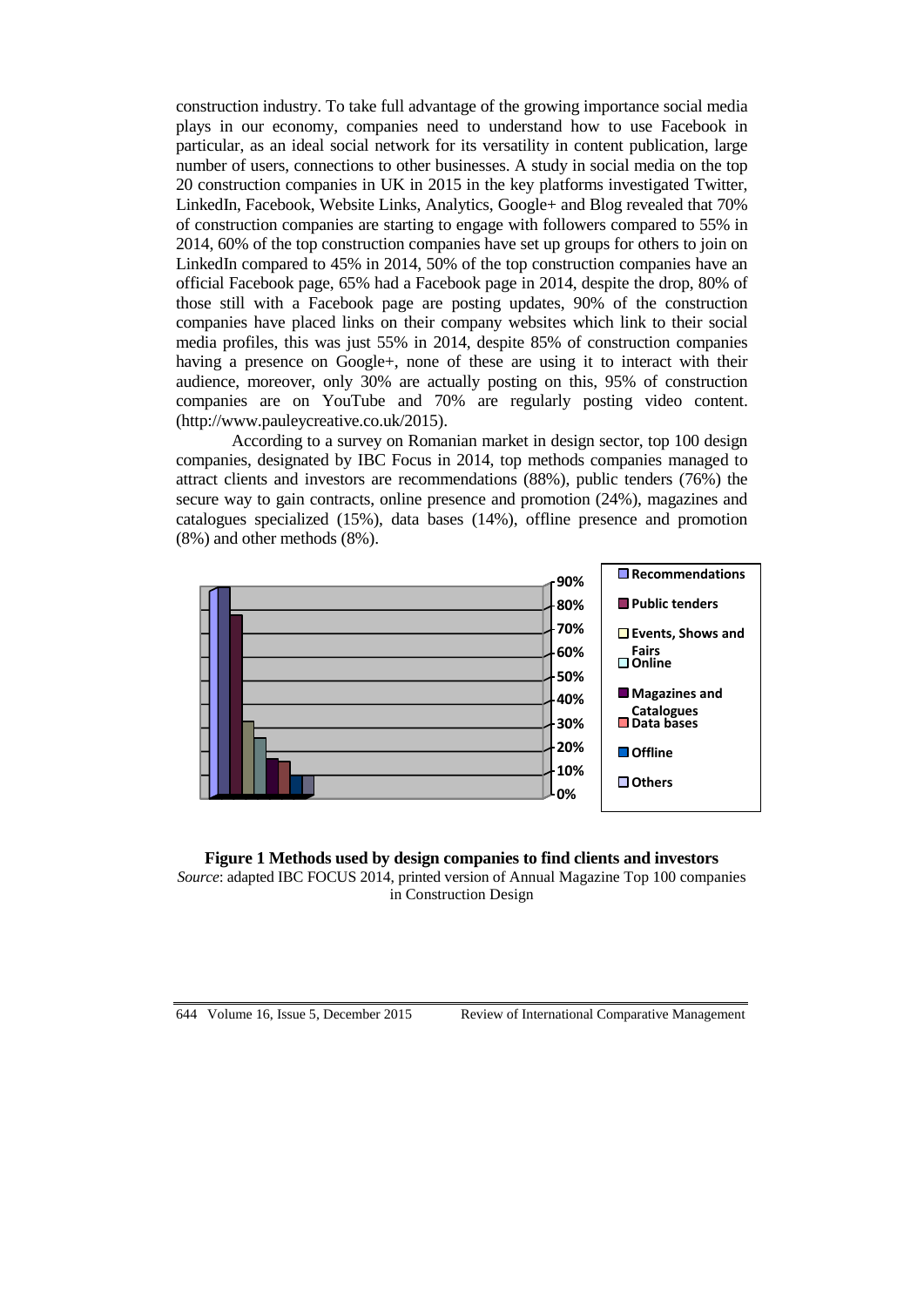#### *3.2 Research methodology and results*

In the lights of a varied approach to marketing and versatile marketing strategies in the construction industry, the research aims are:

1. To identify a list of significant methods to attract clients and investors and their importance

2. To investigate possible interrelations between success in winning contract, contracts value and the competitive advantage of Portfolio of Projects.

Clients look for history in construction companies and traditional quality of work so this attributes must be exploited by the marketing team to the company's benefit. Also the reputation within sector by delivering projects successfully will sustain the brand become well known. By being able to offer different services will make the companies more attractive. The results to all marketing methods is that clients and investors are interested and ask questions and are willing to interact the company.

A country's growth and development includes construction to, within the way the cities are extending vertically through transport or energy infrastructure. Roads, buildings, architectural style and construction elements define and differentiate countries. Construction designers and engineers highlight the development needs of a country through drawings, specifications and documentation very well planned. For adaptability to the economic trend and to preserve privileged position in the top 100 designers and contractors, companies had efforts to extend secondary areas of application services or diversify existing ones.

Any modification into top 100 construction entrepreneurs and contractors determines modification in top 100 designers for construction, although the route should be design – construction as identified in the Table 3. Profit and turnover trend for top 100 designers and contractors in 2011-2013.

|                             | Turnover (mld lei) |        |                                | Turnover evolution $(\% )$ |           |
|-----------------------------|--------------------|--------|--------------------------------|----------------------------|-----------|
|                             | 2011               | 2012   | 2013                           | 2012/201                   | 2013/2012 |
|                             |                    |        |                                |                            |           |
| Top 10 designers            | 0,409              | 0,327  | 0,355                          | $-20$                      | 9         |
| Top 10 general contractors  | 3,046              | 4,178  | 3,14                           | 37                         | $-25$     |
|                             | <b>Profit</b>      |        | <b>Profit evolution</b> $(\%)$ |                            |           |
| Top 10 designers            | 50,7               | 34.04  | 40.83                          | $-33$                      | 20        |
| Top 10 general contractors  | 83,3               | 81,55  | 292.49                         | $-2$                       | 259       |
|                             | Turnover (mld lei) |        | Turnover evolution $(\% )$     |                            |           |
| Top 100 designers           | 1,21               | 1.20   | 0.92                           | $-1$                       | $-23$     |
| Top 100 general contractors | 9.47               | 9.79   | 8,05                           | 3                          | $-18$     |
|                             | Profit (mld lei)   |        | Profit evolution (%)           |                            |           |
| Top 100 designers           | 144.63             | 115.24 | 106.25                         | $-20$                      | -8        |
| Top 100 general contractors | 437,7              | 380,38 | 496,28                         | $-13$                      | 30        |

**Table 3 Profit and turnover trend for top 100 designers and contractors in 2011-2013**

*Source:* adapted from IBC Focus, top 100 designers in construction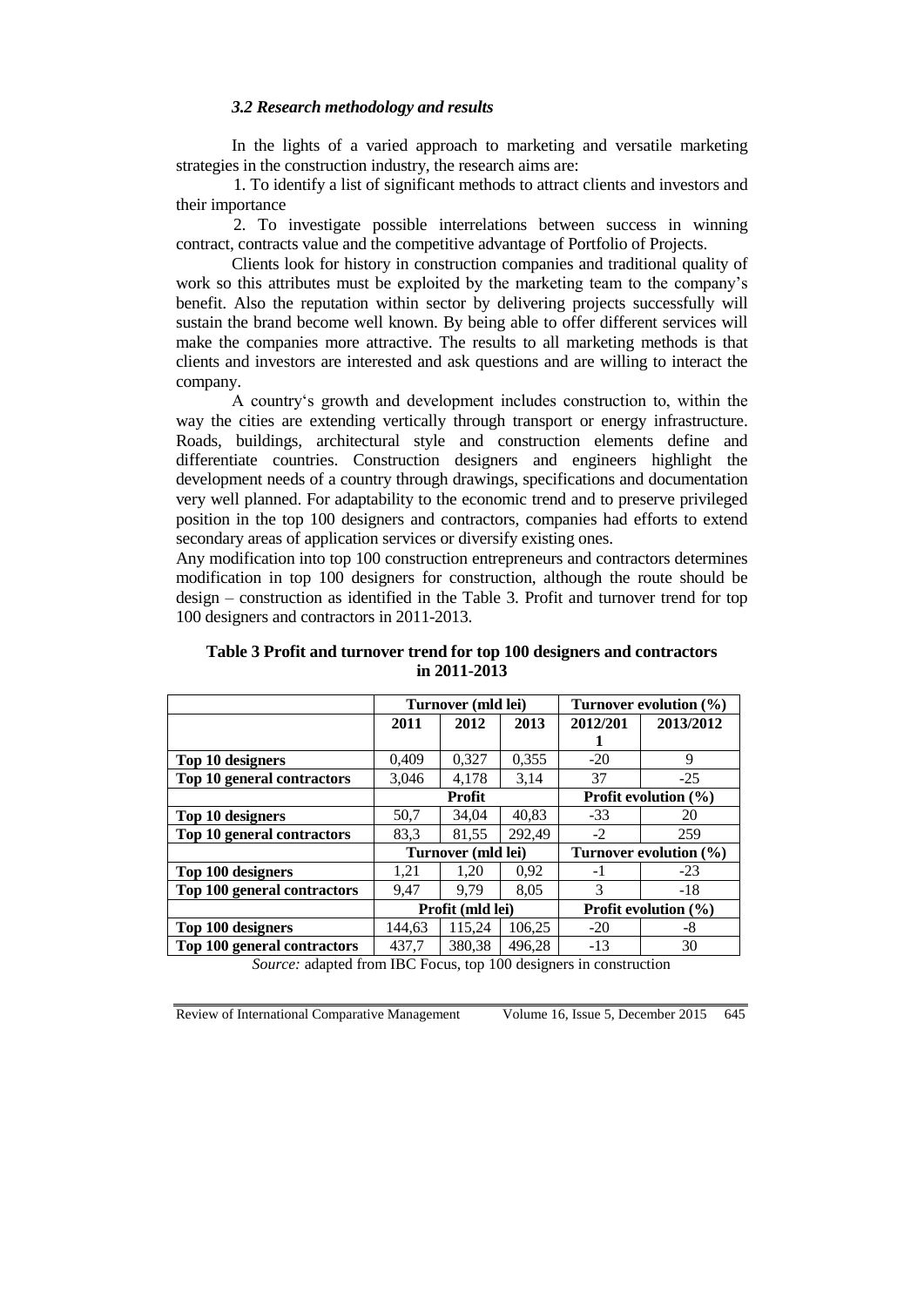The research question was: What are the effective methods in marketing design and construction within construction industry to attract clients and investors? We addressed this question by a questionnaire performed in top 100 Romanian design and engineering companies for construction, during march to july 2015 and top 100 construction companies. The questionnaire survey was sent by email to top 150 companies in the market and 100 responses were received, for each sector. The form of the questionnaire is in the link <http://goo.gl/forms/3Sg4nQWhCC> and according to Annex 1. Also, the respondents companies which didn't answer were contacted by phone. Geographically, this study covered Romania and the respondents were coordination positions, Project Managers, architects and marketing specialist. There were included top 150 companies registred CAEN 7111 and CAEN 7112 (Architecture activities and Engineering and Technical Consultancy related to this) based on their revenues in 2014 and companies in construction identified by CAEN 4120. Projects considered in the research are the projects selected by the company to better represent their capabilities in delivering successful services and image, included in the presentation, brochures, websites and portfolios used as recommendation when tendering. The financial value of the projects considered for construction respondents starts 500,000 euro up to 50,000,000 euro (the budget of the project considered to be delivered). The media per company is about 20 projects, focused on the most valuable services and different areas of services. There are differences between projects' budgets in construction and architecture. The architecture projects considered in the research portfolios starts 500,000 euro up to 10,000,000 euro (the budged of the project to be delivered). We haven't considered the value of the contracted services (due to privacy).

Regarding the types of projects considered in the companies portfolios, they include civil and industrial building, transport infrastructure, water and energy facilities.

Whilst the construction companies contract national and international, this research applies only for national projects. Considering the importance of Romanian export of design&engineering services, companies in construction industry attend the international fairs, trades and events organized with the support of Patronatul Societatilor din Constructii and Federatia Patronatelor Societatilor din Constructii with the interest to contract internationally. This activity has a major impact for international marketing exposure. Further research will be prepared to evaluate the marketing activities for international contracts.

The main results, that significantly respond to the question of the research is below, the first three most important major competitive advantages indicated were: portfolio of projects (62%), recommendation (17%) and ability to further diversify the company's portfolio (9%). The competitive advantage list that differentiate companies in construction industry and needs to be better valued/focused include as mentioned in Table 4. Major competitive advantages to attract clients and investors.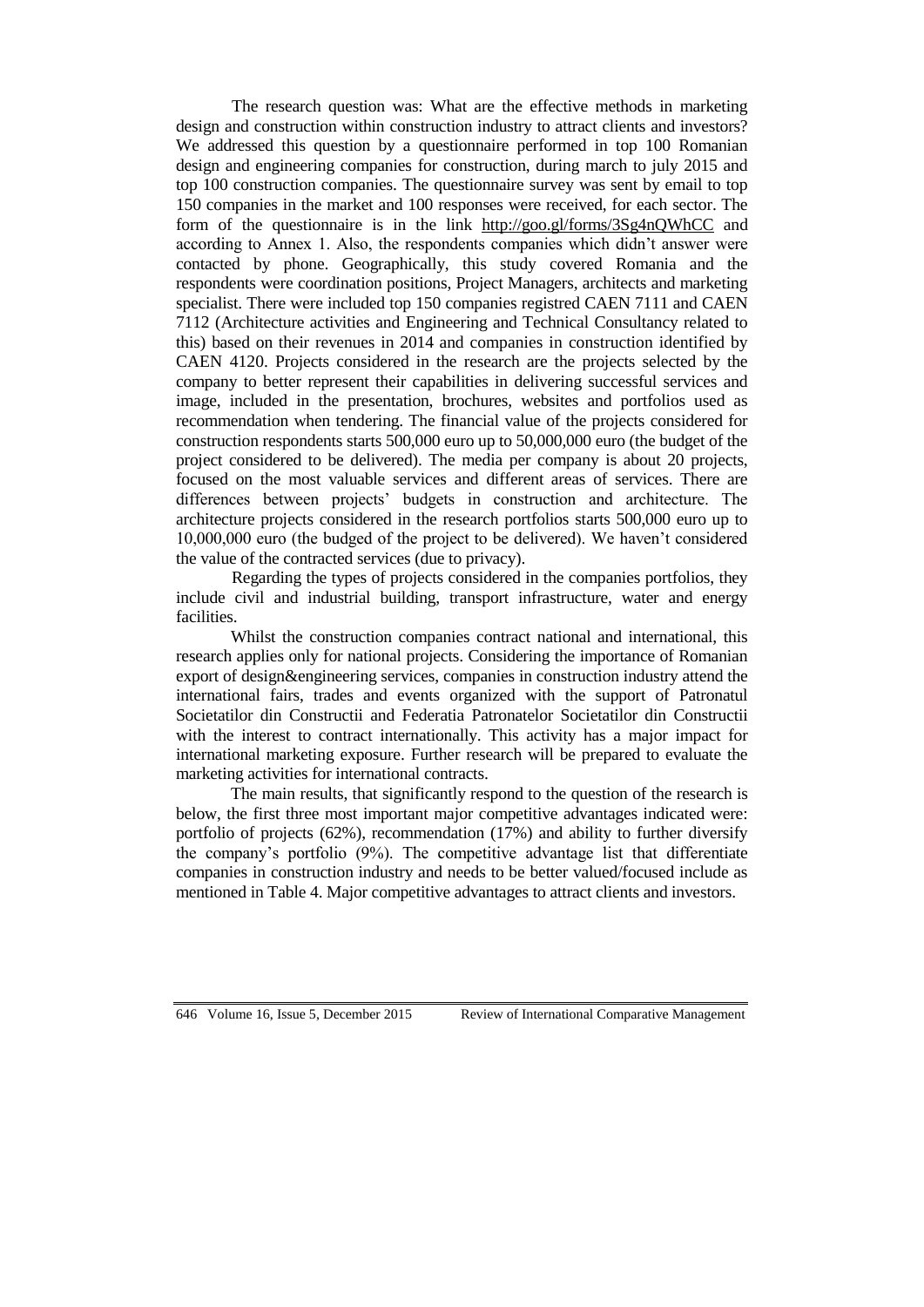| Design & engineering respondents           | <b>Construction respondents</b>            |
|--------------------------------------------|--------------------------------------------|
| Portfolio of projects $-62\%$              | Portfolio of projects $-50\%$              |
| Recommendations $-17\%$                    | Recommendations $-15%$                     |
| Public tendering $-4\%$                    | Public tendering $-9\%$                    |
| Ability to further diversify the company's | Ability to further diversify the company's |
| portfolio - 9%                             | portfolio - 14%                            |
| Events, trades and fairs $-3\%$            | Events, trades and fairs $-0\%$            |
| Services portfolio $-3\%$                  | Services portfolio $-5\%$                  |
| Team $-1\%$                                | Team $-3%$                                 |
| $CEO's/GM's brand - 1%$                    | $CEO's/GM's brand - 4%$                    |

**Table 4. Major competitive advantages to attract clients and investors**

The list of responses mentioned in the questionnaire is based on analyzing the previous responses given by CEO/GM of design and construction companies within the Romanian magazines in the last 5 years related to their privileged position in top 100, the attributes that differentiate from competition, the importance of project portfolio, the trend in construction and design, and the trend in ability to further adapt and diversify the company's portfolio. More than 200 interviews were analyzed from five business, construction and financial magazines in the last five years (Business Magazin, Ziarul Financiar, Agenda construcțiilor, Arhitectura, Revista construcțiilor) for both construction and design sector. Interviews were extracted related to the subject of differentiation, positioning and competition. Based on this responses form interview and tested through the survey, we can appreciate that Project Portfolio is that competitive advantage connecting design and construction companies directly to investors and clients. A higher position in the top 100 companies is related to a better consideration on importance of portfolio of projects. A good projects portfolio is the key to winning contracts. Top three sources are used to attract contracts, while the other five to inform, brand awareness and notoriety. Related to Project Portfolio Management, described as an approach or method that helps organizations to achieve their business goals and objectives (Hemanta, 2013), 29% design and engineering companies in Romania have to managed within a year 10 to 20 projects, 31% design and engineering companies mentioned having approximativ 10 projects a year, 25% of the respondents have said that they have to work between 20 and 50 projects. A significant percentage of firms 15% have to work more than 50 projects a year. The conclusion was that 70% of top designers have to deal with more than 10 projects a year. (according to IBC Focus in 2014) The number of projects is totally influenced by the size of the projects.

A major aspect of this research is also the importance of activities within the alocated budged and the confirmation value of the total marketing budged in the company's turnover. Practitioners in marketing recommend to have a total budged per year approximated to the value of 8% of year's turnover related to the industry's sector. Is this specific to the construction industry also? How the position in the top 100 companies is affected by the allocation and value of marketing budged and the importance considered to marketing? So the results for each sector are as below in Table 5. Marketing total value in company's turnover.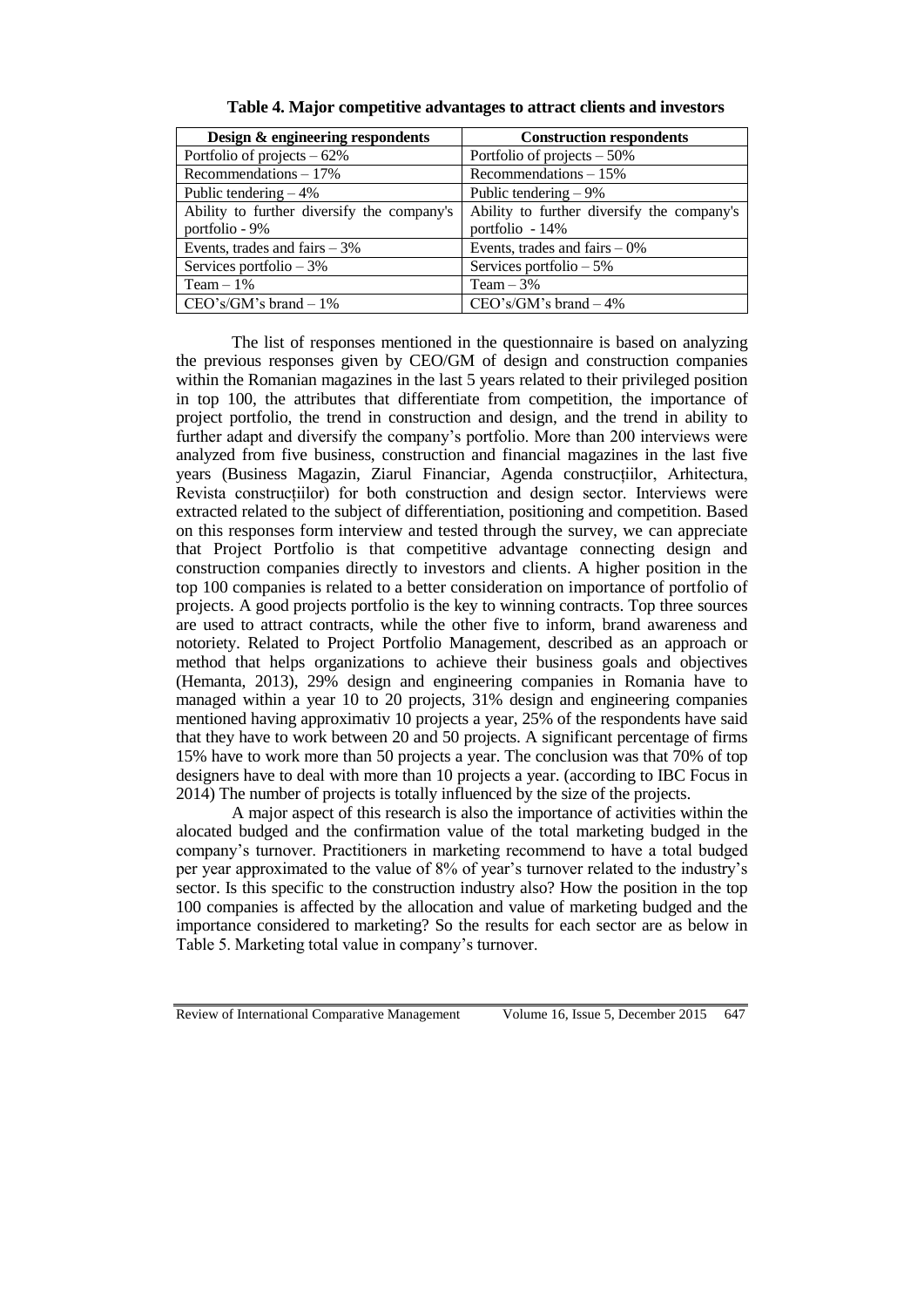| Design companies marketing budged       | <b>Construction companies marketing budged</b> |  |
|-----------------------------------------|------------------------------------------------|--|
| value                                   | value                                          |  |
| 1% from total turnover $-50\%$          | 1% from total turnover $-40\%$                 |  |
| less than 1% from total turnover $-35%$ | less than 1% from total turnover $-30\%$       |  |
| 8% from total turnover $-11\%$          | 8% from total turnover $-20\%$                 |  |
| more than 8% from total turnover $-4\%$ | more than 8% from total turnover $-10\%$       |  |

**Table 5. Marketing total value in company's turnover**

This representation of marketing budged is related to the importance given to marketing, to methods and activities. The companies within construction allocate a higher value to marketing and considers it important for the company. Considering the importance on marketing in construction sector, in 2013 a survey was conducted (by IBC Focus) related the achievement of marketing actions in the future – so top three priorities were to maintain and increase brand awareness and online presence (15%), increasing the offer number and potential clients (15%) and only 6% considered important to attend fairs and exhibitions. Related to this is the value accorded to marketing budged increased after two years.

Companies represented in top 100 design and construction companies have presentation websites and all of them have a project presentation page. We have observed at a first view using Alexa, QuantCast and Google Pagerank that for top 10 construction and design companies the most visited page after home page is the project portfolio page (90% cases) and this pages dedicated to project presentation include services during the project, budged, deadline and sometimes timeline information important for potential investor and clients looking for their partners. And also all this companies have a recommendation page, sometimes known as "Client's review" that is secondly most visited page after portfolio of projects and we can accept that this page should be more detailed.

A part of online marketing, social media presence has its features for the construction market; but unlike the British companies, the Romanian companies are not very familiar with social media advantages. A Romanian survey guided in 2014 on 209 marketing respondents, by EY Romania and Total Soft, (2014 Social Media Marketing Industry Report – How Marketers Are Using Social Media to Grow Their Businesses), analyses the way social media marketing impact on companies (also the construction sector is included). Construction companies offers followers information, events and clients reviews (57%), job offers (6%), Q&A and suggestions (6%), information about services and products (19%), information about campaigns, sales and discounts (19%) and content not related to the company (6%). About the area where construction companies uses the social media advantages, communication is on top of preferences (19%), followed by research (6%), marketing (25%), recruitment (19%) and competitive analysis (19%). So sales, networking and customer relationship are not considered variables implied. As for the impact of social media, companies acquire brand awareness (25%), loyalty (19%), reputation/ notoriety (25%), brand recognition (19%). The marketing budged directed per year to social media activities is 1000euro in 40%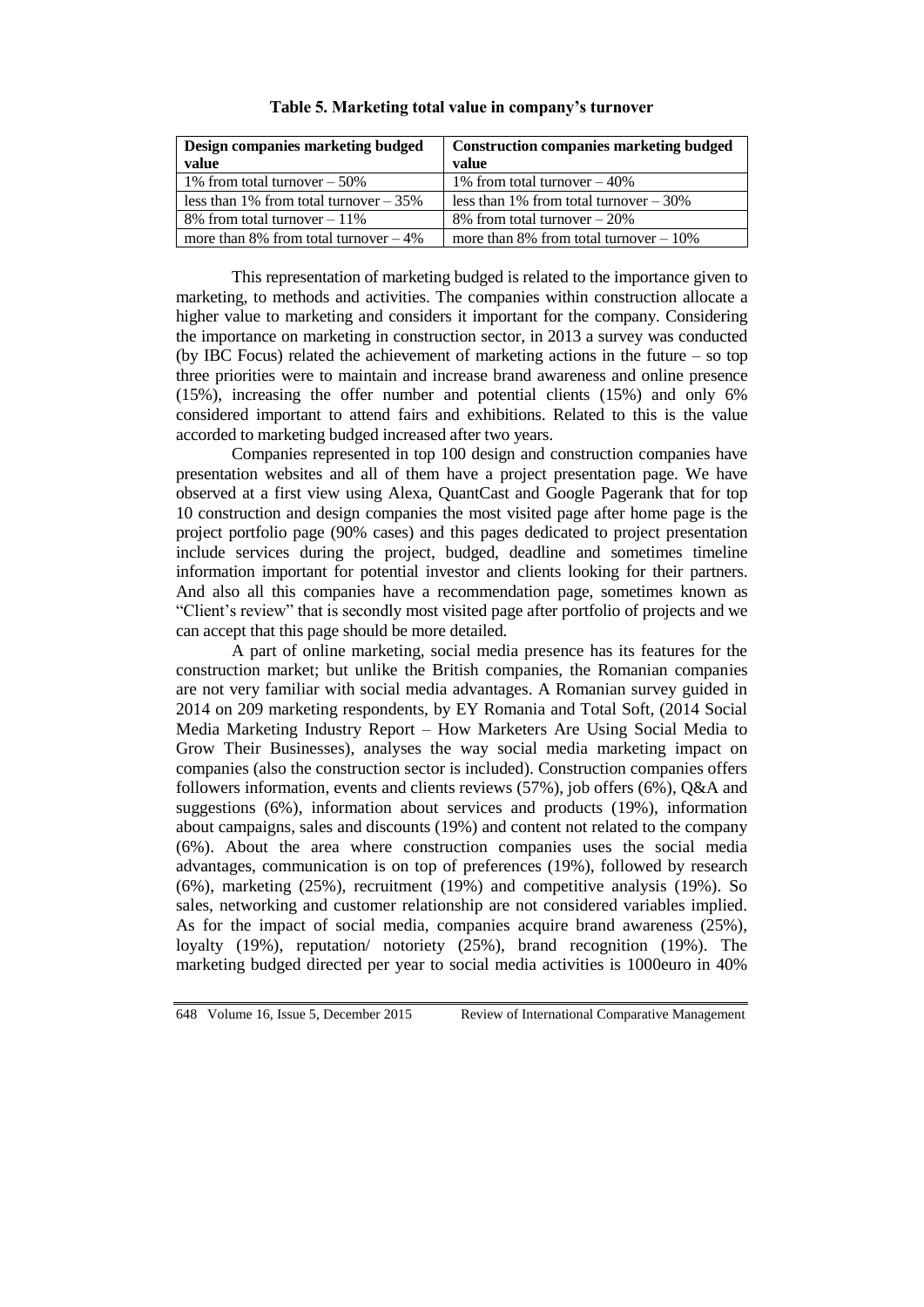of cases, 20% uses 5,000-10,000 euro and 40% invest 3,000 – 5,000 euro per year. Facebook Insights presents only 210 pages in Facebook for the domain construction and 160 pages registered in architecture. (people and company pages)

LinkedIn presence for construction and architecture in Romania considers 250 accounts in construction (people, companies and groups) and only 150 companies.

#### **Conclusions**

A higher position in top 100 companies in construction and design market is directly connected to a higher number of macro projects and to a higher annually project portfolio. The more projects a company have and diversified the projects, the more recommendation shall have. The more macro projects a company has, the more its partners and clients are bigger and well represented in the market. There is a dependence relation between a company's size and its number of projects, so the bigger the company the more projects will have. As the conclusion related to our study, a company should have projects focus on their portfolio services to ensure in the future an increased number of clients and investors and the bigger the project portfolio is the increased potential to attract clients is. A simplier understanding is that project portfolio is a representation of marketing the results of construction and design projects.

In conclusion, companies in construction sector should consider studies of the effectiveness of the marketing techniques, evaluating marketing efforts and planned marketing strategies. Since the project marketing is limited presented in the literature, there are a few studies in Romanian interests regarding this subject and better exposure of projects companies are working connects companies to partners and clients and better represents the company in the market. Recommendation for the future is that companies try to model or identify the most appropriate marketing tool for the economic trend and situation. Brand development will increase its importance related to corporate communication and its value.

Also, another conclusion on the research is that the companies in construction industry will focus on better promoting and exploiting their competitive advantage by considering a higher dedication and value in the marketing budged for the next years and marketing the results of the projects.

We shall further invest our efforts to research over architect brand in choosing a design company, social media presence and the importance of diversified project portfolio.

#### **Acknowledgment**

The work has been funded by the Sectoral Operational Programme Human Resources Development 2007-2013 of the Ministry of European Funds through the Financial Agreement POSDRU/187/1.5/S/155536.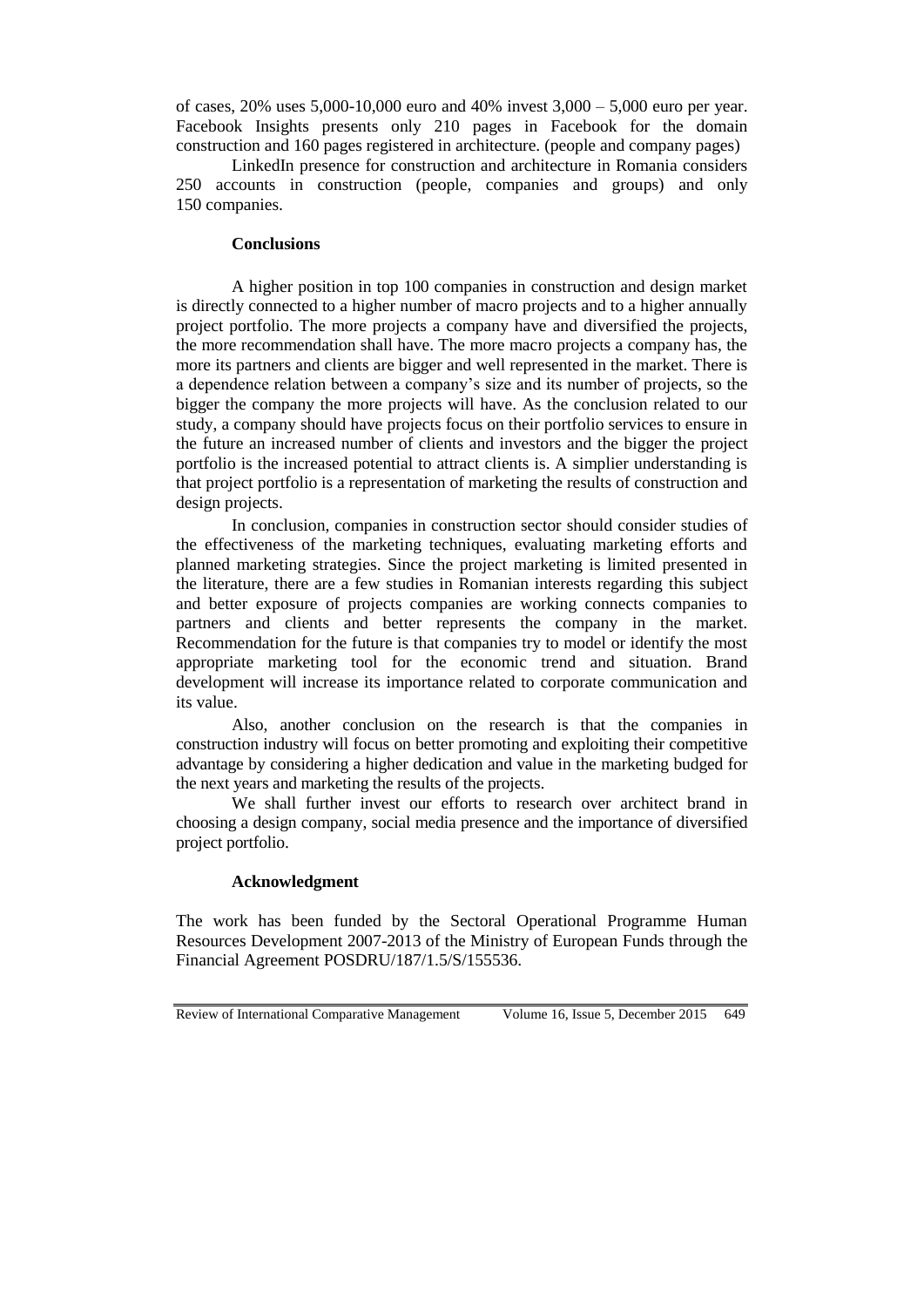# **References**

- 1. Archer, N. P., Ghasemzadeh, F., (1999), "An integrated framework for project portfolio selection", *International Journal of Project Management* Vol. 17, No. 4, pp. 207±216
- 2. Grigorescu, A., (2007), The marketing importance of European funded project, Retrived from<https://mpra.ub.uni-muenchen.de/25093/>
- 3. Hemanta, K.D., Iman, V. (2013), Impact of Applying Project Portfolio Management on Project Success, *The Journal of Modern Project Management*
- 4. Kotler, P., Armstrong, G., Brown, L., and Adam, S. (2006) Marketing, 7th Ed. Pearson Education Australia/Prentice Hall
- 5. Lo, R., Robinson, M., Integrating Project Management and Service Management, Third Sky whitepaper
- 6. Linton, H., Clary, L. & Rost, S. (2005), *Marketing for architects and designers*. New York: W. W.Norton & Co.
- 7. Mitrache, A., *Branding and marketing An architect's perspective*, Procedia Social and Behavioral Sciences 62 ( 2012 ) 932 – 936
- 8. Patriche, D., (2002), Patriche, I., Ristea, L., *Urbanism comercial,* Uranus
- 9. Pearce, P., (1992), *Construction marketing: A professional approach*, Thomas Telford, London
- 10. Pettinger, R, (1998), *Construction marketing: Strategy for success*, McMillan, Oxford
- 11. Porter, M., (1985), *Competitive Advantage*, The Free Press, NY
- 12. Porter, M., (1996), "What is strategy?" *Harvard Business Review* v 74, n 6:61 (18 pages).
- 13. Smyth, H, (2000), *Marketing and Selling Construction Services*, Blackwell Science, Oxford
- *14.* Project Management Institute (2004). *A Guide to the Project Management Body of Knowledge: PMBOK*
- 15. *Guide*. 3rd Edition. Newtown Square, Pennsylvania, Project Management Institute, p. 5.
- 16. Project Management Australia Conference (2011), *Towards Project Portfolio Management for Sustainable Outcomes in the Construction Industry,* Al-Kilidar, H., Davis, S., Kutal, C., Killen, C.
- 17. Annual Magazine Top 100 companies in Construction Design edited by IBC Focus, printed version, 2014, p. 81
- 18. [http://www.pauleycreative.co.uk/2015/06/2015-follow-up-on-the-top-main](http://www.pauleycreative.co.uk/2015/06/2015-follow-up-on-the-top-main-contractors-use-of-social-media/)[contractors-use-of-social-media/](http://www.pauleycreative.co.uk/2015/06/2015-follow-up-on-the-top-main-contractors-use-of-social-media/)
- 19. [http://eyromania.ro/sites/default/files/attachments/EY\\_TotalSoft\\_Impactul%20](http://eyromania.ro/sites/default/files/attachments/EY_TotalSoft_Impactul%20social%20media_28Oct14.pdf) [social%20media\\_28Oct14.pdf](http://eyromania.ro/sites/default/files/attachments/EY_TotalSoft_Impactul%20social%20media_28Oct14.pdf)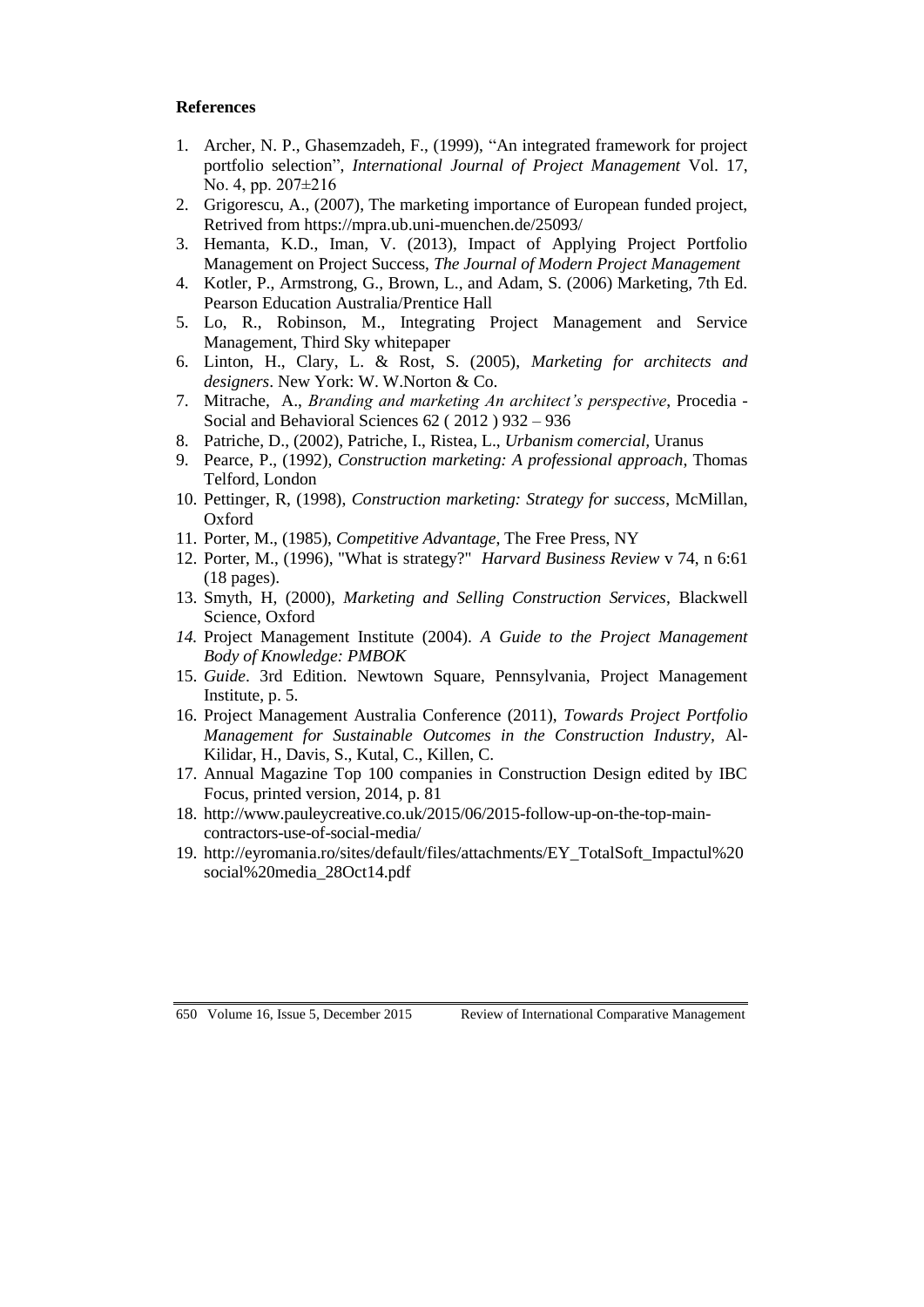### **Annex 1. Survey questionnaire**

Indicators in marketing activity used to attract investors and clients.

Desing and construction companies research conducted

## **1. What is the number of project the company worked the previous year:**

| less than 10 projects                 |
|---------------------------------------|
| 10 projects                           |
| 20 projects                           |
| more than 20 projects                 |
| What is your position in the company? |
| project manager<br>architect/designer |
| engineer                              |
| decision/coordination position/CEO/GM |
| marketing specialist                  |
|                                       |
|                                       |

**3. List top five attributes that influence and define your market position**

**4. Which is the marketing activity with the highest budged? Choose only one answer.**

- П marketing the company/services
- П marketing the portfolio of projects
- П marketing the team
	- **5. What is the annually marketing budged?**
- П 1% from annual turnover
- $\Box$ less than 1% from annual turnover
- $\Box$ 8% from annual turnover
- П 8% from annual turnover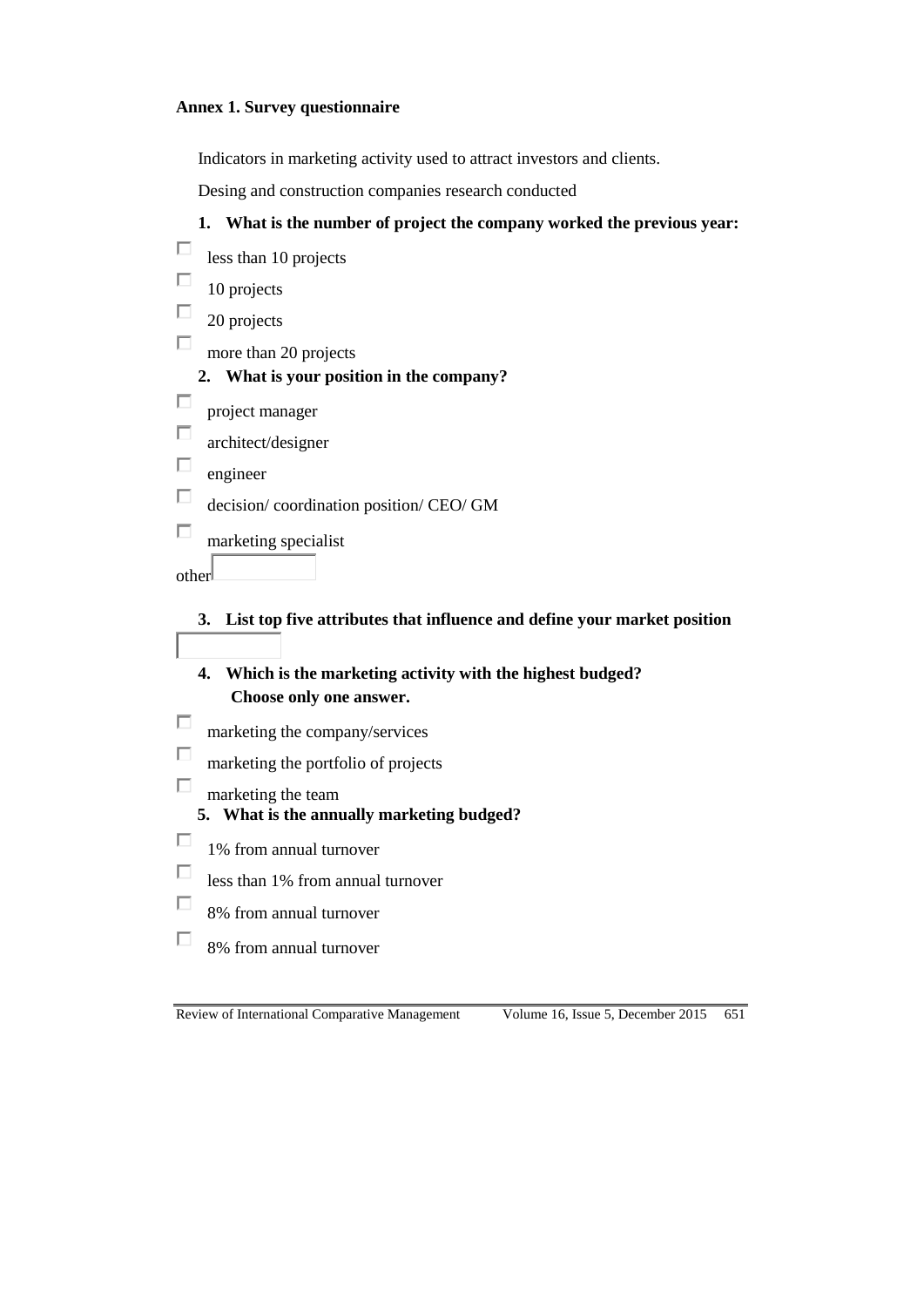|  |  |  |  | 6. What is the priority in marketing to attract clients and investors? |
|--|--|--|--|------------------------------------------------------------------------|
|--|--|--|--|------------------------------------------------------------------------|

- $\Box$ project portfolio
- П services portfolio
- П public tendering
- $\Box$ client's recommendations
- $\Box$ the brand
- $\Box$ architects / engineers
- $\Box$ attending fairs and exhibitions

# **7. What is the prior activity that determined the market position actually?**

- П client's recommendations
- П the ability to further diversify portfolio of services
- П project portfolio
- П services portfolio
- $\Box$ public tendering
- $\Box$ team
- П the brand of the CEO/GM
- П attending fairs and exhibitions

# **8. What is that competitive advantage from investors and clients point of view?**

- П client's recommendations
- $\Box$ the ability to further diversify portfolio of services
- П project portfolio
- $\Box$ services portfolio

# **9. Which marketing activity do you consider to invest more in the future so to be promoted?**

- П client's recommendations
- П portfolio of projects